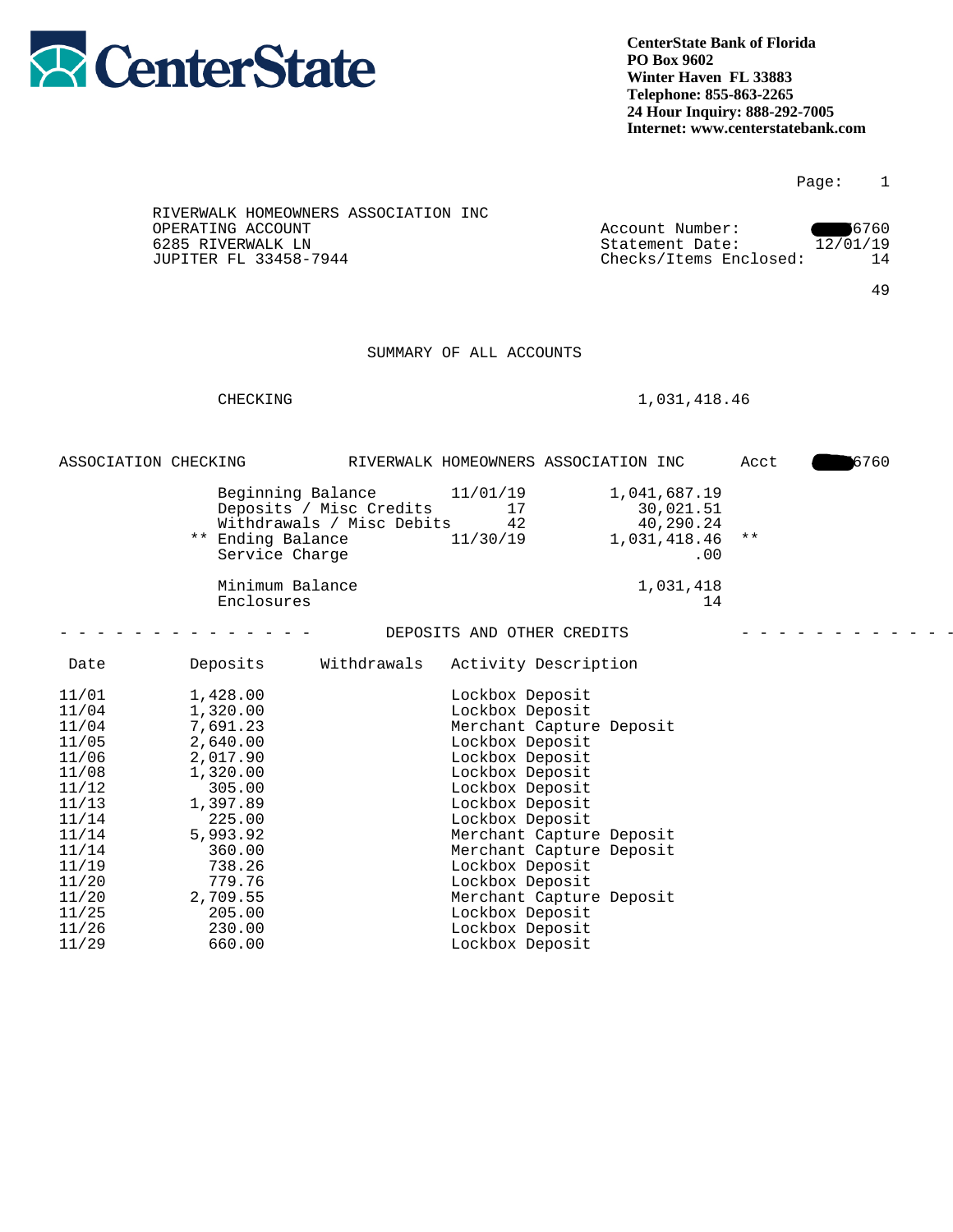

Page: 2

|  | RIVERWALK HOMEOWNERS ASSOCIATION INC | Account Number: | 6760     |
|--|--------------------------------------|-----------------|----------|
|  |                                      | Statement Date: | 12/01/19 |

|       |          |             | MISCELLANEOUS DEBITS                                  |  |
|-------|----------|-------------|-------------------------------------------------------|--|
| Date  | Deposits | Withdrawals | Activity Description                                  |  |
| 11/06 |          | 11.64       | FPL DIRECT DEBIT/ELEC PYMT<br>RIVERWALK HOA           |  |
| 11/08 |          | 48.24       | ADP PAYROLL FEES/ADP - FEES<br>Riverwalk Homeowners A |  |
| 11/12 |          | 6,056.82    | ADP WAGE PAY/WAGE PAY<br>RIVERWALK HOMEOWNERS A       |  |
| 11/12 |          | 1,587.73    | ADP - TAX/ADP - TAX<br>RIVERWALK HOMEOWNERS A         |  |
| 11/13 |          | 634.24      | FPL DIRECT DEBIT/ELEC PYMT<br>RIVERWALK HOMEOWNERS A  |  |
| 11/13 |          | 218.38      | FPL DIRECT DEBIT/ELEC PYMT<br>RIVERWALK HOMEOWNERS A  |  |
| 11/13 |          | 217.94      | FPL DIRECT DEBIT/ELEC PYMT<br>RIVERWALK HOMEOWNERS A  |  |
| 11/13 |          | 202.99      | FPL DIRECT DEBIT/ELEC PYMT<br>RIVERWALK HOMEOWNERS A  |  |
| 11/13 |          | 189.07      | FPL DIRECT DEBIT/ELEC PYMT<br>RIVERWALK HOMEOWNERS A  |  |
| 11/13 |          | 92.53       | FPL DIRECT DEBIT/ELEC PYMT<br>RIVERWALK HOMEOWNERS A  |  |
| 11/13 |          | 45.50       | FPL DIRECT DEBIT/ELEC PYMT<br>RIVERWALK HOMEOWNERS A  |  |
| 11/13 |          | 24.56       | FPL DIRECT DEBIT/ELEC PYMT<br>RIVERWALK HOMEOWNERS A  |  |
| 11/13 |          | 18.74       | FPL DIRECT DEBIT/ELEC PYMT<br>RIVERWALK HOMEOWNERS A  |  |
| 11/13 |          | 11.77       | FPL DIRECT DEBIT/ELEC PYMT<br>RIVERWALK HOMEOWNERS A  |  |
| 11/13 |          | 10.71       | FPL DIRECT DEBIT/ELEC PYMT<br>RIVERWALK HOMEOWNERS A  |  |
| 11/20 |          | 416.94      | FPL DIRECT DEBIT/ELEC PYMT<br>RIVERWALK HOMEOWNERS A  |  |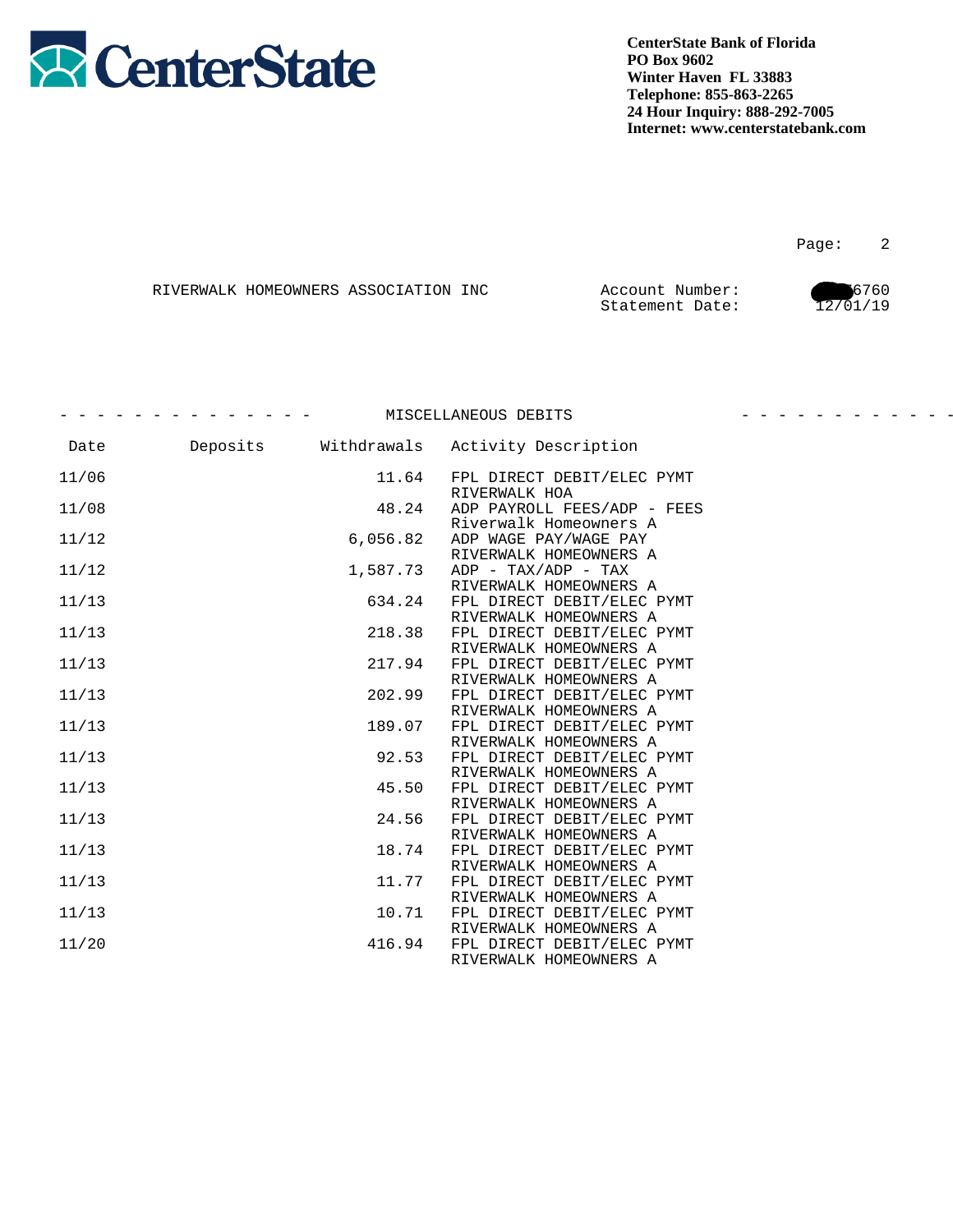

|  | RIVERWALK HOMEOWNERS ASSOCIATION INC | Account Number: | 6760     |
|--|--------------------------------------|-----------------|----------|
|  |                                      | Statement Date: | 12/01/19 |

|       |          |             | MISCELLANEOUS DEBITS                                  |  |
|-------|----------|-------------|-------------------------------------------------------|--|
| Date  | Deposits | Withdrawals | Activity Description                                  |  |
| 11/20 |          | 320.02      | FPL DIRECT DEBIT/ELEC PYMT                            |  |
| 11/20 |          | 260.44      | RIVERWALK HOMEOWNERS A<br>FPL DIRECT DEBIT/ELEC PYMT  |  |
| 11/20 |          | 202.88      | RIVERWALK HOMEOWNERS A<br>FPL DIRECT DEBIT/ELEC PYMT  |  |
| 11/20 |          | 165.06      | RIVERWALK HOMEOWNERS A<br>FPL DIRECT DEBIT/ELEC PYMT  |  |
| 11/21 |          | 237.62      | RIVERWALK HOMEOWNERS A<br>TOWN OF JUPITER/UT BILL     |  |
| 11/21 |          | 142.24      | RIVERWALK HOMEOWNERS A<br>TOWN OF JUPITER/UT BILL     |  |
| 11/21 |          | 76.49       | RIVERWALK HOMEOWNERS A<br>TOWN OF JUPITER/UT BILL     |  |
| 11/21 |          | 46.47       | RIVERWALK HOA<br>TOWN OF JUPITER/UT BILL              |  |
| 11/22 |          | 48.24       | RIVERWALK HOMEOWNERS A<br>ADP PAYROLL FEES/ADP - FEES |  |
| 11/26 |          | 6,056.82    | Riverwalk Homeowners A<br>ADP WAGE PAY/WAGE PAY       |  |
| 11/26 |          | 1,587.73    | RIVERWALK HOMEOWNERS A<br>$ADP - TAX/ADP - TAX$       |  |
| 11/29 |          | 6,627.72    | RIVERWALK HOMEOWNERS A<br>CAPITAL ONE/PHONE PYMT      |  |
|       |          |             | PERHOLTZRONALD                                        |  |

|       | - - - - - - - - - - - - - - - | CHECKS                |       |                                   |       | . <b>A</b> |
|-------|-------------------------------|-----------------------|-------|-----------------------------------|-------|------------|
|       |                               |                       |       | * indicates skip in check numbers |       |            |
|       | Date Check No.                | Amount Date Check No. |       | Amount Date Check No.             |       | Amount     |
| 11/15 | 6475                          | 50.00 11/04           | 6494* | 3,673.80 11/01                    | 6499* | 147.00     |
| 11/01 | 6480*                         | 128.40 11/07          | 6496* | 505.00 11/19                      | 6500  | 86.00      |
| 11/08 | 6486*                         | 300.00 11/04          | 6497  | 604.94 11/15                      | 6502* | 2,045.00   |